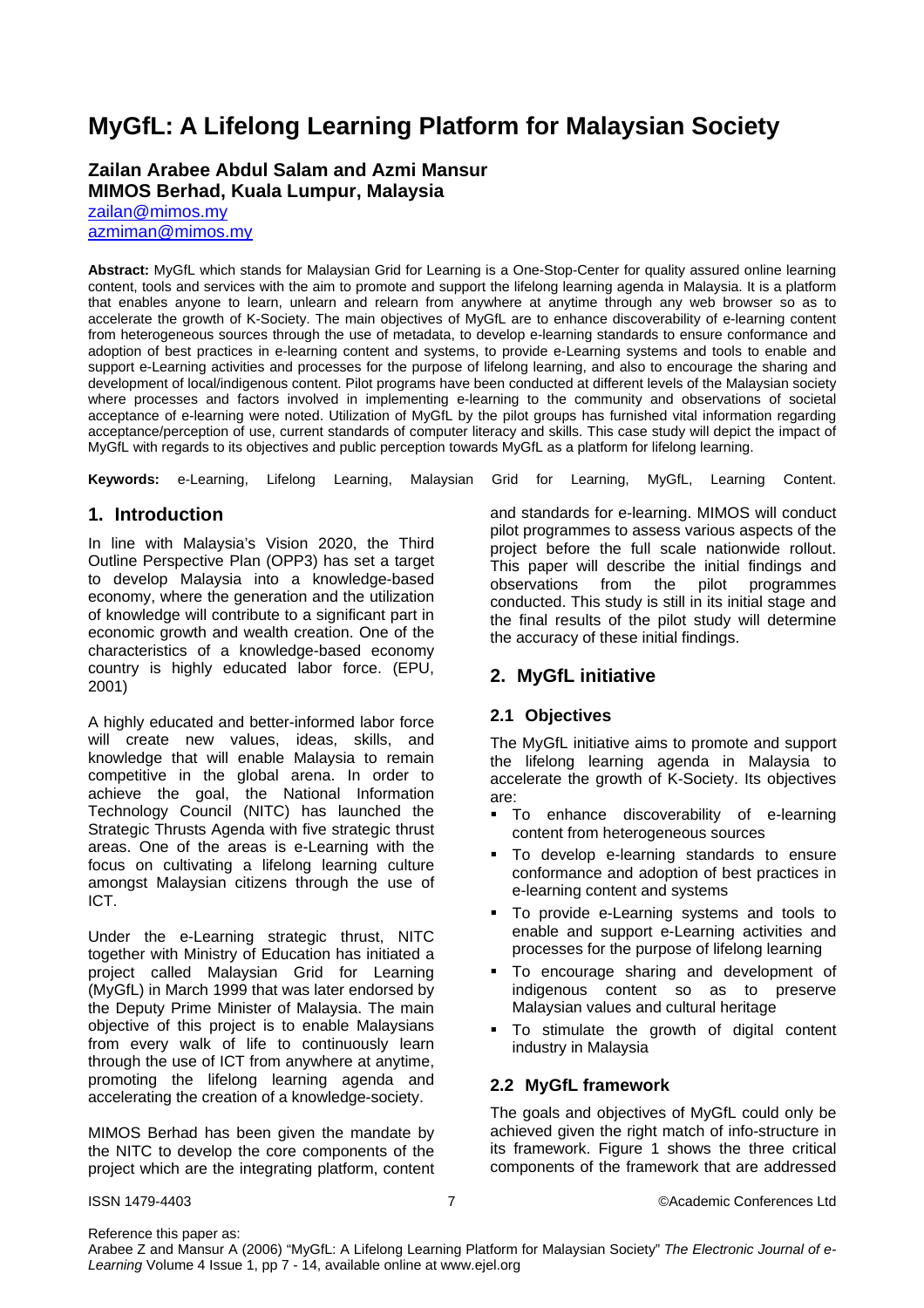through MyGfL initiative; content, standards, and technology. The access infrastructure component will be addressed by other initiatives such as the National Broadband Plan. MyGfL will only leverage on the readily available infrastructure.

As shown, each component of the framework identifies solutions to address the goals of MyGfL. Each of the components will be discussed in the following sections.



**Figure 1:** MyGfL framework

## *2.2.1 Content*

Content is king (Nielsen 1999). The availability of relevant and engaging content is critical to the success of MyGfL. The content on MyGfL is targeted at a wide range of learners from all ages, focusing on non-formal learning. The categories of audience that MyGfL provides content for are:

- Children
- **Teenagers**
- **-** Higher learning
- **Adults**

Educational resources in MyGfL come in the form of web resources and learning objects. Web resources may come in the format of web pages, portable document files, or any other file that can be viewed or downloaded through the internet browser. Another type of educational resource is the learning object. MyGfL considers a resource to be a learning object when it is centred on a learning objective, has instructional content that promotes the achievement of the learning outcome, and performs practice and feedback to ensure mastery. This content could either be developed in-house, bought off-the shelves, aggregated, syndicated or outsourced, or perhaps through collaboration with content partners. Some content would be provided for free while others are chargeable. MyGfL publishes this content either through their metadata records or by hosting the content at its repository. A metadata

record describes and indexes the educational resources using a set of data elements and controlled vocabulary to ensure uniformity.

Most of the content in MyGfL is populated by content aggregation through metadata tagging. Some of the content is meta-tagged by our cyber librarians and some content partners share their metadata in our metadata repository. MyGfL provides content hosting for content partners who wish to contribute free content to MyGfL. A commercial model for chargeable content is yet to be established. Some of the content in MyGfL is developed by MIMOS and others are outsourced to the content development industry.

#### *2.2.2 Integrating platform*

The integrating platform consists of the portal, a learning support system, and various tools and services to support learning activities. The MyGfL portal is a One-Stop-Center for quality assured online learning content that enables anyone to learn from any web browser at anytime convenient to them. The Learning Support System is integrated within the portal to promote collaborative learning among the learners through the use of online discussion or forum, chat tools, web-based email, online bookmarks, and online notes. Other tools and services include a Metadata Management System (MMS) which facilitates the metadata tagging process which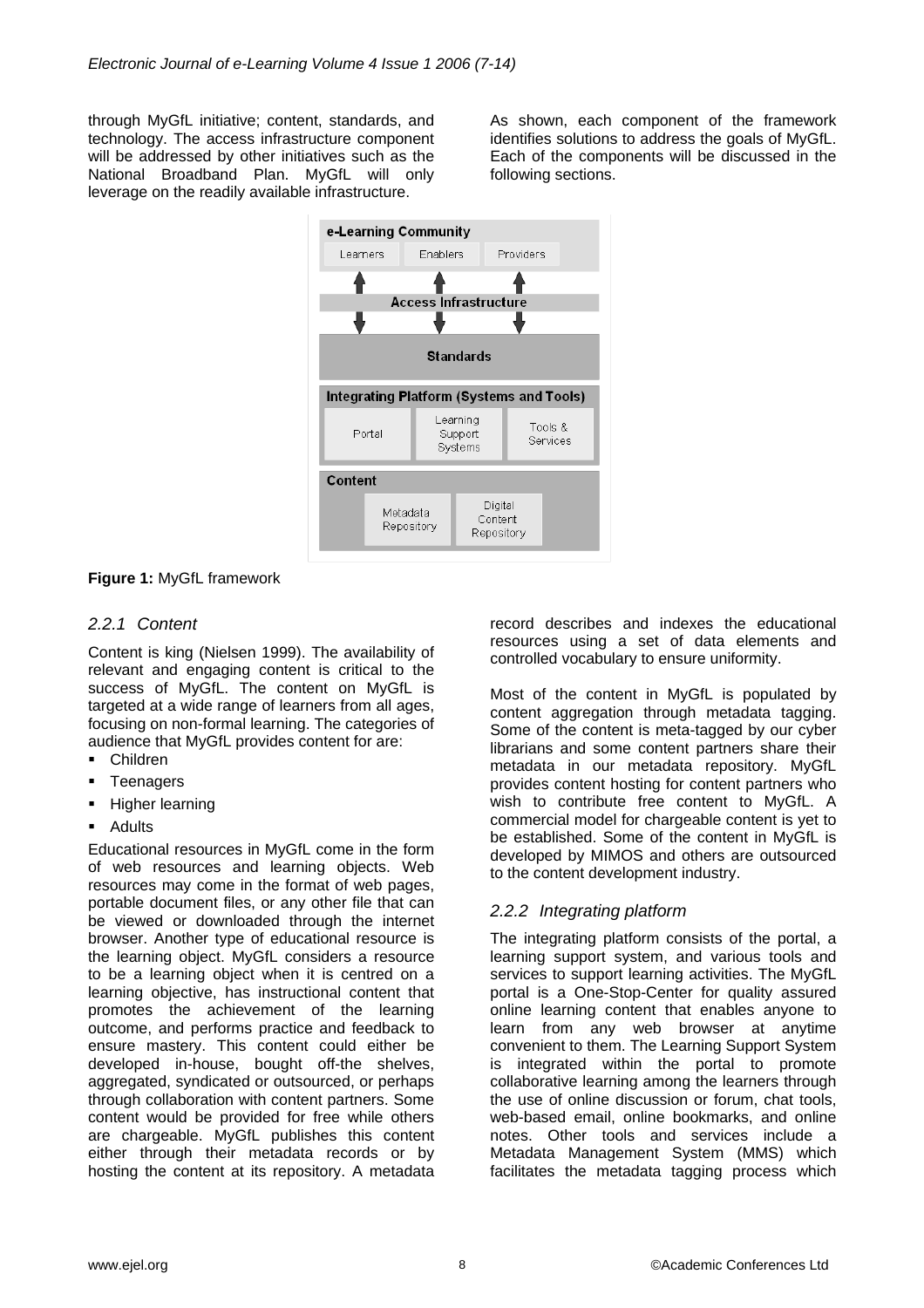conforms to the international standards of Dublin Core and SCORM 1.2. The metadata tagging process utilises a database of bi-lingual and localised thesaurus based on the UNESCO thesaurus to enhance content indexing and searching. A harvesting engine is in place to harvest metadata records from various international sources but is yet to be fully implemented as the quality screening process of the harvested records are yet to be established.

## *2.2.3 Standards*

Another crucial component in the MyGfL framework is the standards for e-Learning content and systems development. The MyGfL Guidelines on Web Resources, Learning Objects, and e-Learning Systems aims to ensure the quality of the content, tools, and services provided are met by observing the guidelines based on certain practices and principles for e-learning. The standards also aim to guide MyGfL content providers to conform to a set of standards and guidelines for content development, as currently there is no single point of reference to all relevant e-Learning standards in Malaysia. The standards are currently in the process of being accredited as the national standards on e-learning technologies in hopes to achieve Interoperability, Reusability, Manageability, Accessibility and Discoverability of MyGfL content and systems.

#### *2.2.4 e-Learning community*

MyGfL e-learning community comprises of the learners, enablers, and providers. The learners encompass the learning community at large ranging from preschool to adult learners, who can access MyGfL through its portal. The enablers are individuals who facilitate the delivery and implementation of e-learning such as lecturers, tutors or facilitators. Meanwhile the e-learning providers are generally individuals or organizations that own, provide or sell e-learning content to learners.

# **2.3 Strategy**

Among the strategies to promote and sustain the MyGfL initiative is through the use of open source software in developing the MyGfL platform, providing incentives for the digitization and development of indigenous content, forming partnerships with content owners to channel their digital content through MyGfL, providing affordable access to MyGfL, and conducting seminars and workshops to create awareness on the importance of digital content and metadata.

#### **2.4 Value proposition**

It is expected that through MyGfL, the discoverability of e-learning content from heterogeneous sources via a single interface is enhanced, where learners should be able to find learning content that is relevant to them through the MyGfL portal. MyGfL will facilitate easy identification of content through a systematic indexing of content by application of the metadata framework. Learners may easily search for relevant content through the use of bi-lingual, Bahasa Melayu and English thesaurus and metadata description. Relevant and localised content is prepared for learners by adopting best practices in the development of digital content with the latest in instructional design and pedagogy. MyGfL aims to provide a platform for affordable e-Learning solutions to entice learners to the culture of lifelong learning.

The local content industry is expected to benefit as MyGfL helps to create demand for local content and reduce investment risk in content development by providing a content marketplace and generating market demand.

# **2.5 Progress to date**

The MyGfL portal [\(http://www.mygfl.net.my\)](http://www.mygfl.net.my/) has been made available to the public since September 2004. In April 2005, a six month pilot program was started for the rural community focusing on skill-based learning, Basic ICT, Basic English and entrepreneurship. Subsequent pilot programs have been conducted for deaf children and their family focusing on storytelling and signlanguage.

To date, there are more than 14,000 registered MyGfL users with more than 60,000 hits monthly and a significant increase in hits was recorded after the start of the pilot program and road shows. Currently, various content partners from the government agencies and industries have contributed digital content to MyGfL for target groups such as children, teenagers, adults and students in higher learning. MyGfL as an initiative is scheduled to be officially launched by the Prime Minister of Malaysia in the first quarter of 2006.

# **3. MyGfL pilot program**

MyGfL pilot program aims to investigate the adoption of e-learning approach by specific learners, with the course material replaced or supplemented by on-line content. Specifically the program will focus on the response of the intended learners to MyGfL and its content. One of the program's intentions is to gauge the impact of MyGfL content on learner's learning process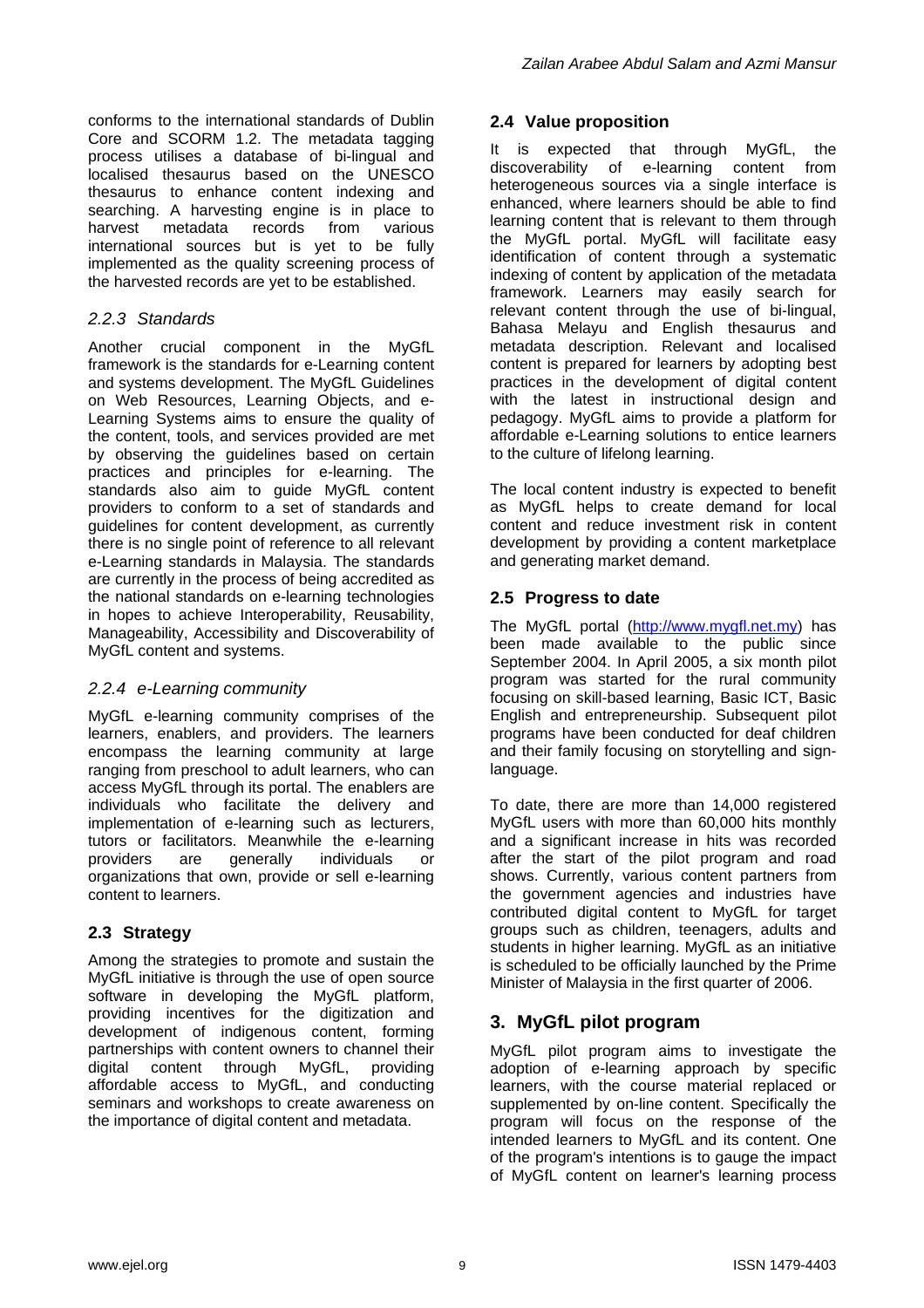and strategies as well as to explore how elearning content helps with a particular problem or issue.

The MyGfL pilot program is currently being held targeting three pilot audiences, starting with deaf children and their parents, the rural community, and youth. The pilot program with deaf children will attempt to address some of the issues faced by these children especially communication issues between them and their family members; whereas the pilot program with the rural community will seek to enrich their skills and create opportunities to supplement their income by providing online training on tailoring and sewing of traditional garments through the use of online learning objects in MyGfL. Pilot programmes have been planned for youth focusing on language, ICT, and entrepreneurship. Realizing that the e-learning strategy needs to be driven by the needs of the learners, rather than by the technology (HEFCE 2003), the learning objects for each pilot program were developed together with subject matter experts of the pilot groups to ensure the learning needs of the learners are addressed. The pilot programmes operate with the following objectives:

- $\blacksquare$  To create awareness by promoting the services offered by MyGfL
- To measure uptake of e-learning approach by a specific target group of learners
- To assess how e-learning content helps with a specific problem or issue
- To gauge the processes and factors involved in the implementation of e-learning to the community
- To test the model of MyGfL framework: integrating platform, standards, and content

# **3.1 Rural community**

The rural community was chosen as a target community for the MyGfL pilot as they account for 38% of Malaysia's population (APCD, 2005). Among the issues surrounding the rural community is the lack of opportunity and empowerment of skills and knowledge regarding the potential of ICT to enhance their lives. In terms of internet connectivity and access they have limited access to infrastructure and limited affordability to connectivity. Content for the rural community is also limited as there is a language barrier with international content, insufficient

relevant content and lack of skills and knowledge to access and utilize content. (Songan, Hamid, Yeo, Gnaniah, Zen, 2004)

Five MyGfL pilot programs were conducted by MIMOS and the Department of Community Development (KEMAS) under the Ministry of Rural and Regional Development. Traditionally, KEMAS has been conducting various skill-based classes and workshops to the rural community through its centers nationwide. The classes are facilitated by KEMAS trainers who teach the students through face-to-face learning method. One of the skill-based classes that are very popular among the rural women is the sewing classes. Through the pilot programs we introduced online learning to these women on tailoring and sewing of traditional garments through the use of online learning objects in MyGfL.This program was held at the rural community tele-centre called *Medan Info Desa* (MID) in Sungai Gulang-Gulang Village, Tanjung Karang, Selangor where each of the rural women is equipped with a sewing machine and a computer. All of the computers in the MID are connected to the internet using a shared 512 kbps satellite broadband connection.

The selection criteria of the participants are as follows:

- They must have basic ICT skills (know how to operate a computer)
- They must have basic sewing skills
- They must not have experience in sewing the Malay traditional garments (Baju Kurung and Baju Melayu)

During the participants' selection process, it was a great challenge to get participants who have basic ICT skills. In Malaysia, the rural community at large is still digitally divided and lacks ICT skills. Acknowledging the issue, the pilot programs still accepted participants without the required basic ICT skills. Out of the 85 participants, 38 of them (44%) had never used a computer before. Some of them do own a computer at home, but it is mainly being used by their children.

In terms of participant's age, the majority of the participants (57%) were above 40 years old. Table 1 describes participant's age group distribution and knowledge in basic ICT.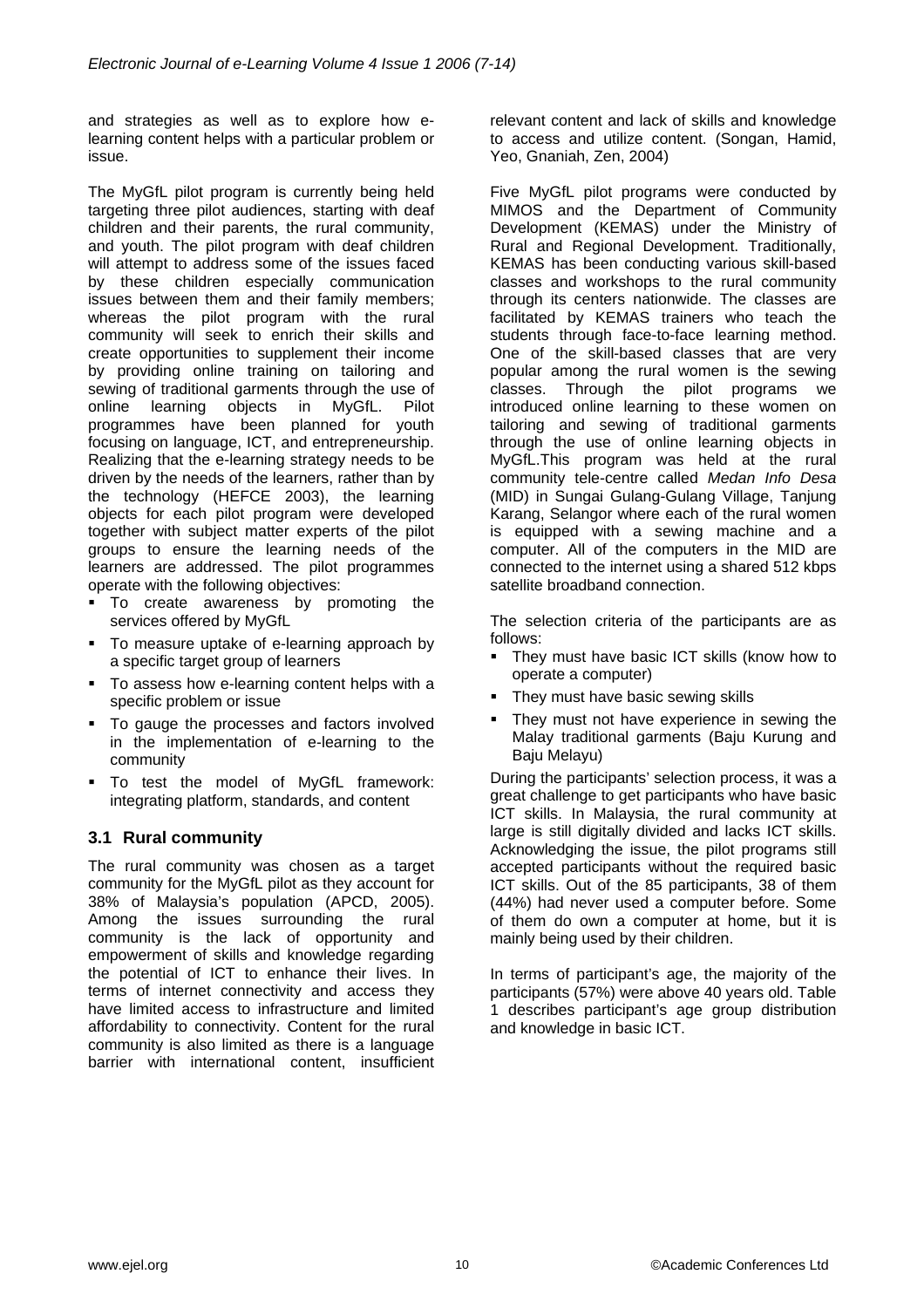| <b>Pilot Group</b> | <b>Age Group</b> |       |       |       |     | # Participants with | Total #             |
|--------------------|------------------|-------|-------|-------|-----|---------------------|---------------------|
|                    | <20              | 20-29 | 30-39 | 40-49 | >49 | <b>Basic ICT</b>    | <b>Participants</b> |
|                    |                  |       |       |       |     |                     | 16                  |
|                    |                  |       |       |       |     |                     |                     |
|                    |                  |       |       |       |     |                     |                     |
|                    |                  |       |       |       |     |                     |                     |
|                    |                  |       |       |       |     | 16                  | 24                  |
| Total              |                  |       | 22    | 36    | 13  |                     | 85                  |

#### **Table 1:** Participant statistics

Pilot groups 1 and 3 were introduced to the learning object on sewing of Malay women's traditional garment or *Baju Kurung*, whereas pilot groups 2 and 4 were presented to the learning object on sewing of Malay men's traditional garment called *Baju Melayu.* Pilot group 5 was targeted at the KEMAS trainers themselves to use the learning objects when they conduct their sewing workshops after the pilot programs have ended.

Despite the lack of ICT skills and no experience in sewing the traditional garments, all participants from pilot group 1 and 3 were able to sew a complete *Baju Kurung* in 3 days solely using the learning object. In a traditional sewing class, it will normally take 5 days to sew a complete *Baju Kurung*. The learning object has managed to reduce the sewing class duration by 40% as the learners were able to learn independently and at their own pace as compared to the traditional sewing class. A trainer from KEMAS was present to facilitate the program but offered little or no help in the sewing steps and methods.

For both pilot groups 2 and 4 the participants were separated into two groups which we will call Group A and Group B. Parallel sessions were held in two separate rooms where Group A learned using only the learning object whereas Group B depended very much on their teachers. As a result 100% of the participants in Group A managed to complete their *Baju Melayu* but none of the participants in Group B managed to finish theirs on time. This further enforced that self paced online learning is more effective given the appropriate and effective learning material. Observations on pilot groups 2 and 4 revealed that the *Baju Melayu* learning object is an effective learning material, and the teacher who insist their students to always refer to the learning objects becomes the key factor in promoting the use of the learning object.

Computer literacy is one of the foundations blocks of technology enhanced learning (Parker 2003). Some participants requested for a full day's training on how to use the computer and internet prior to the actual program. Some participants were observed to have no idea on how to handle a mouse, and their hands were shaking as we

guided them on how to maneuver through the learning object using the mouse. Despite the apparent lack of computer literacy, participants were still very much interested in the program and were willing to learn the skills required.

Following the pilot program, participant's usage of MyGfL portal was tracked and it was found that 38% of the participants continuously visit the MyGfL portal after the pilot program. Considering the lack of infrastructure in the rural areas this is an appreciable number indicating recurring interest in the participants to continuously learn using online content. Many participants were also interested to contribute content to MyGfL. One of the participants prepared a recipe for a local dish, complete with photos of the preparation and cooking process. Participants from all pilot groups are now willing to share knowledge through MyGfL. This indicates the rural community that has been exposed to our e-learning portal shows keen interests to not only learn online, but also to share their knowledge with others through digital means. The completed *Baju Kurung* was worn by the participants during the pilot program closing ceremony. This success has encouraged MyGfL team to conduct more community workshops to create an IT literate society.

#### **3.2 Deaf community**

MyGfL does not only function to provide a platform for the e-learning community, but also serves as a driver to deliver learning to all levels of society in Malaysia. This is demonstrated by the pilot project for the hearing-loss community specifically targeting on deaf children and their families. MyGfL has developed three Learning Objects for these children which are available in the MyGfL portal. These learning objects aim to instill moral values to children by telling stories using flash animation together with audio and sign language videos incorporated into the story. The deaf children will be able to understand the story by looking at the animation and sign language video while their family members can listen to the audio and learn the corresponding sign languages at the same time.

MyGfL aims to help the hearing-impaired children learn online and gradually write some sentences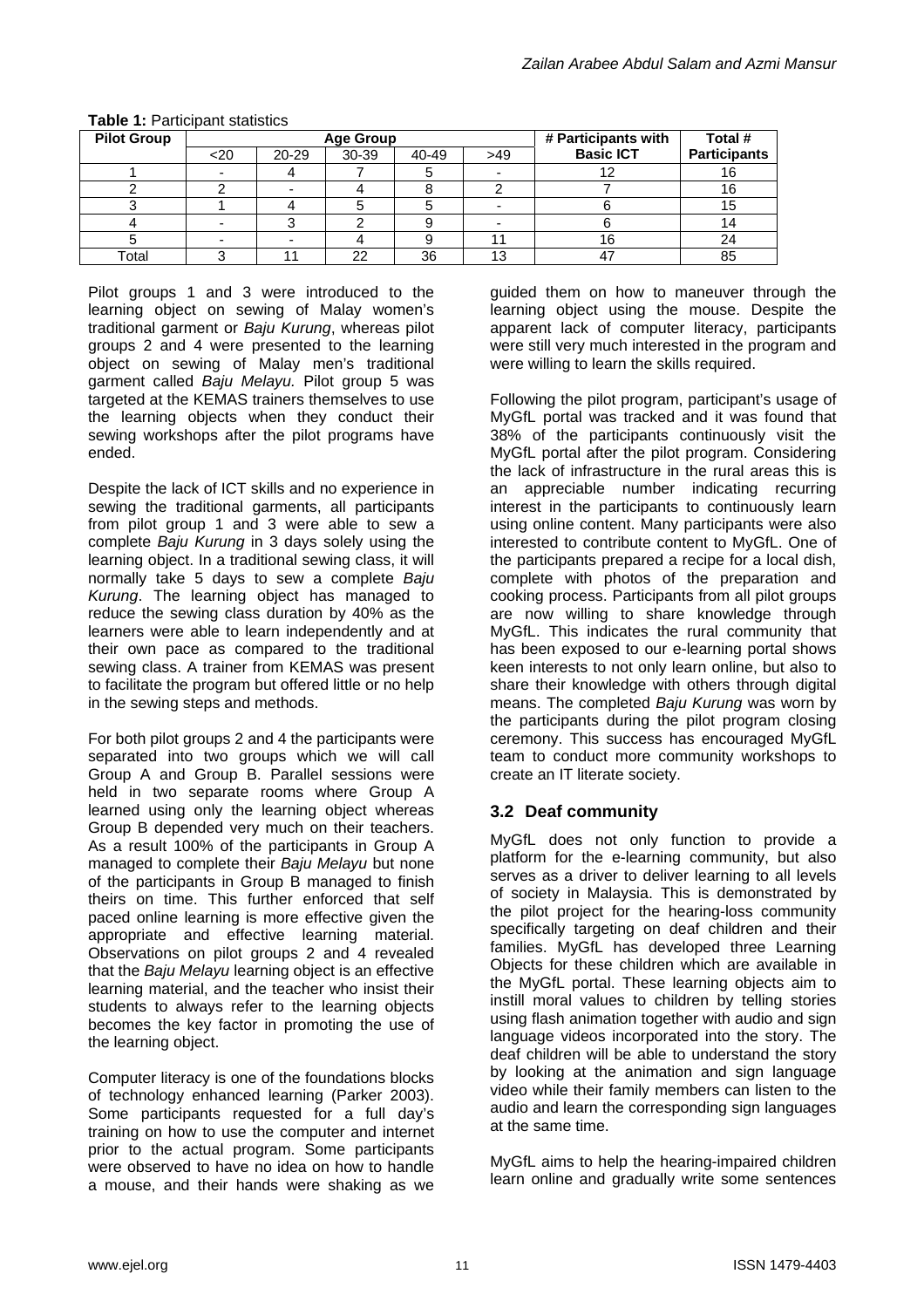on their own. The pilot program also targets the parents and family members of the hearing impaired students. The teachers from various schools are also trained on the material in hopes that they will continue to use the learning objects and other resources available from MyGfL in their classes and propagate the usage of MyGfL as a learning portal.

The learning objects for the deaf students were developed by MIMOS with the Malaysian Federation for the Deaf giving advice as the subject matter experts. Observations and feedback on the usability of the learning object revealed that there was an issue in the selection of the type of sign language to use in the learning objects. There are two types of sign language in Malaysia, the first of which is called *Bahasa Isyarat Malaysia* (BIM) which translates to 'Malaysian Sign Language', which was developed by the deaf for the deaf, and therefore is widely used in the deaf community. The second is called Kod Tangan Bahasa Melayu (KTBM) which means 'Malay Language Hand Code', which is the formal sign language for learning the Malay language developed by the Ministry of Education, and is not as popular among the deaf community. Two of the learning objects used *Bahasa Isyarat Malaysia* (BIM). BIM is not suitable for schools because the sign does not include prefix and suffix which are important in learning the Malay language. The teachers have suggested Kod Tangan Bahasa Melayu (KTBM) to be used for Bahasa Melayu subjects. Nevertheless, the objective of the learning objects is to deliver storytelling content to the deaf community in an informal learning environment, therefore BIM was used to ease their learning and comprehension.

Some usability issues were revealed about the learning objects for the deaf community. The video playing the sign language for the learning object can be replayed by clicking on the video or right clicking the mouse to show the option to replay. However, most of the deaf pupils are illiterate; therefore, the methods provided were not understood. Even those who can read do not understand the meaning. The subsequent learning objects developed have included a large icon to facilitate the playback of the video. Also, for one of the learning objects the sign language video was too fast for the deaf children. In addition, the colour of the narrator's attire against the background was not appropriate for a clear view. Therefore, the pupils could not capture the sign language clearly.

An impact study is to be conducted where the instruments to measure impact was prepared in the form of questionnaires. While the parents,

teachers and family members of the deaf children are able to answer the questionnaires without difficulty, the deaf children themselves face a problem. It was observed that the study process is not viable for the deaf children group as they do not know what option to choose and they circle whatever number they like at random. Although the teachers have explained using sign language and they seemed to understand the teacher's explanation, they nonetheless circle the answers arbitrarily without even reading the questions. The instrument to measure the impact of MyGfL portal on the deaf children is currently being reviewed.

## **3.3 Youth**

In developing the country towards Vision 2020, continuous effort to develop entrepreneurship among youth needs to be put in to complete their knowledge, skills and sustainability in facing globalization and challenges in information technology and the open market. Youths aged 18- 30 years old are prime targets for entrepreneurship programs as they have left school or university and are searching for business opportunities and ventures. Currently about 18% of Malaysia's population are in this age group (IDB 2003). Pilot programmes for this target group have been scheduled to start in October with the following objectives:

- $\blacksquare$  To give exposure to young entrepreneurs about the opportunities in planning, managing and controlling a successful business
- To provide skills set and to cultivate interest in the field of competitive and successful entrepreneurship.
- To equip young entrepreneurs with the language and ICT soft skills which are necessary to compete globally.

# **4. Lessons learned**

The vision of e-learning starts with the assumption that computers and the Internet have the potential to help people learn by delivering personalized instruction (Bajunid 2001). In order to deliver personalized instruction to Malaysians, the need for indigenous digital content in Malay language is apparent. Unfortunately there is a significant shortage of quality local content. The e-learning content industry in Malaysia is still at its infancy stage, and there is a need to address the multi racial and multi-lingual audience of learners.

Significant to learners' involvement in e-learning is the notion of *e-readiness*, that is, their ability to make use of e-learning resources and multimedia technologies to improve the quality of learning. It is observed that the different levels of e-learning readiness for the various learner groups require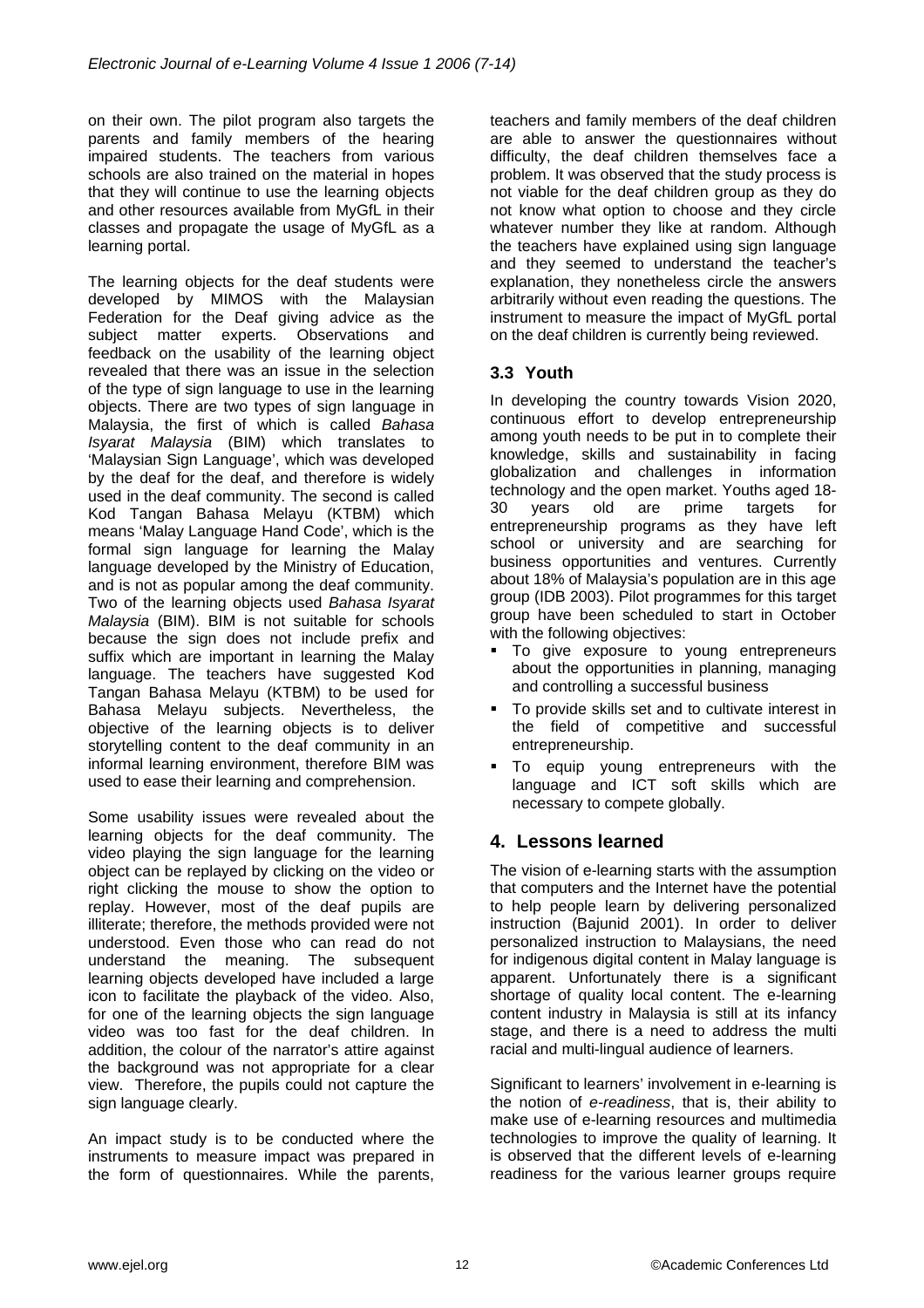policy makers and regulatory bodies have to play a more concerted role in enhancing the image of e-learning programmes so that there is greater engagement in a technology-driven teachinglearning environment (Kaur 2004).

PC ownership, internet and broadband penetration are still low, especially in the rural areas. Multimedia rich e-Learning content demands for high-speed infrastructure for e-Learning to be effective. The Malaysian government is however receptive to the proposals to boost the penetration rate of broadband service in the country to about 40% by 2008, providing a promising avenue for the local e-learning scene.

# **5. Conclusion**

Through the pilot project implementation it was observed that self paced online learning is more effective than traditional instruction, given the appropriate learning material and content which is relevant to the learners. Computer literacy helps the learner proceed with the learning object faster but it is not a critical factor to undertake an online course. Engaging online content will drive the interest of the learner to learn computer skills, and any content can be engaging as long as it is deemed significant by the learner. A wide scope initiative such as MyGfL opens up to tremendous opportunities in addressing the needs and wants of the learning community.

There are challenges that lie ahead especially with the issues of understanding what constitutes lifelong learning in Malaysia. There is also a wide consensus that learning in Malaysia is examination oriented and mostly partial towards certification and employment, thus putting lesser emphasis on personal development, social inclusion, as well as active citizenship.

Perhaps the stumbling block to the initiative could be the lack of funding for content development for priority content area such as cultural and heritage resources. Our current effort in populating and syndicating online learning resources yields more foreign-based content as compared to local. In addition to this, the issue of funding poses as a problem when content partners are engaged. Besides, it is a known fact that content development is expensive as it involves an appreciable amount of investment in the area of intellectual capital.

MyGfL initiative is promoting best practices in elearning by addressing the issues for all its stakeholders. This is apparent from the holistic perspective it laid out in its framework; content, technology, standards, and stakeholders. The initiative at its current pilot phase has lots of opportunities that could be explored and challenges that have to be addressed.

# **Acknowledgements**

The authors wish to acknowledge the assistance of the MyGfL team, particularly Mrs. Ros-Liza Abdul Rahman for without her dedication and hard work it would have been impossible to conduct the pilot programmes and gather the observations to produce this document. It is hoped that this document will make a positive contribution to the application of community based online learning implementations towards the realization of knowledge based societies.

# **References**

"Asia-Pacific Development Center on Disability (APCD)", [online],

<http://www.apcdproject.org/countryprofile/malaysia/malaysia.html>[15 JUL 2005].

- Bajunid, I.A. (2001) "The Transformation of Malaysian Society through Technological Advantage: ICT and Education in Malaysia", *Journal of Southeast Asian Education*, Vol 2, No. 1, p119.
- Economic Planning Unit (EPU), (2001) *The Third Outline Perspective Plan 2001 2010*, Kuala Lumpur: Percetakan Nasional Malaysia Berhad, p121.
- Higher Education Funding Council for England (HEFCE), (2003) "Consultation on HEFCE e-learning strategy" [online], [http://www.hefce.ac.uk/pubs/circlets/2003/cl21\\_03/cl21\\_03a.doc](http://www.hefce.ac.uk/pubs/circlets/2003/cl21_03/cl21_03a.doc) [26 JUL 2005].

Kaur, K., Abas, Z.W. (2004). "An Assessment of e-Learning Readiness at the Open University Malaysia" *International Conference on Computers in Education 2004* [online], [http://www.cite.hku.hk/people/tkkso/Materials/RTC/Ch123\\_Kaur\\_An%20Assessment%20of%20e-](http://www.cite.hku.hk/people/tkkso/Materials/RTC/Ch123_Kaur_An%20Assessment%20of%20e-Learning%20Readiness.pdf)[Learning%20Readiness.pdf](http://www.cite.hku.hk/people/tkkso/Materials/RTC/Ch123_Kaur_An%20Assessment%20of%20e-Learning%20Readiness.pdf) [27 July 2005].

"Malaysian Communications and Multimedia Commission (MCMC)", [online],

[http://www.mcmc.gov.my/mcmc/facts\\_figures/stats/index.asp](http://www.mcmc.gov.my/mcmc/facts_figures/stats/index.asp) [27 July 2005].

Nielsen, J. (1999) "User Interface Directions for the Web", *Communications of the ACM* January 1999/Vol. 42, No. 1 p67. Parker, M (2003) "Technology-enhanced e-Learning: Perceptions of First Year Information Systems Students at the Cape Technikon", *Proceedings of SAICSIT 2003*, p317.

Songan, P, Hamid, A.H., Yeo, A., Gnaniah, J., & Zen, H. (2004). "Community Informatics: Challenges in Bridging the Digital Divide", *Work with Computing Systems 2004,* pp267-270.

The International Data Base (IDB), (2003) "IDB Population Pyramids" [online], <http://www.census.gov/ipc/www/idbpyr.html> [27 July 2005]